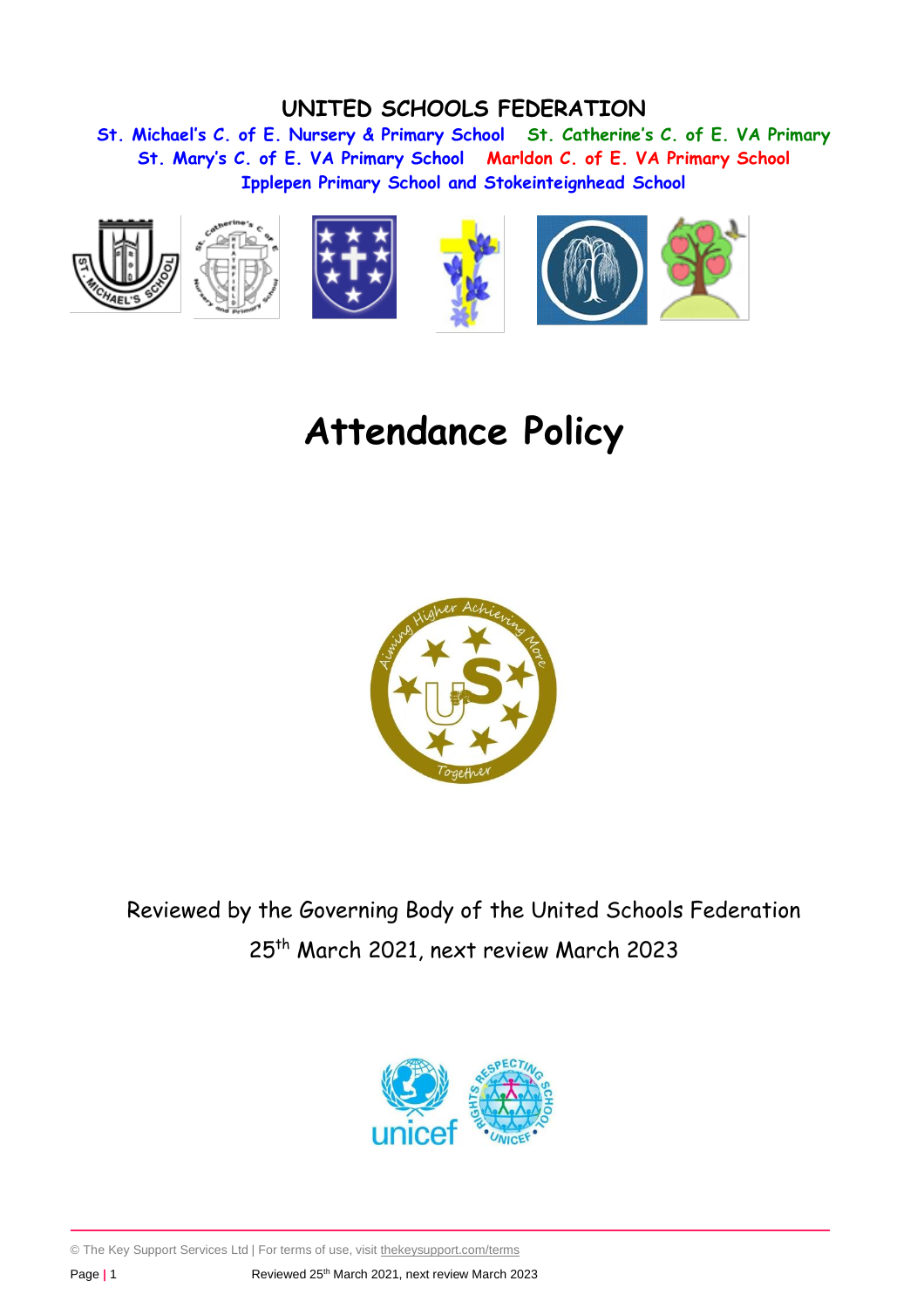## **Contents**

## <span id="page-1-0"></span>**1. Aims**

We are committed to meeting our obligations with regards to school attendance by:

Promoting good attendance and reducing absence, including persistent absence

- Ensuring every pupil has access to full-time education to which they are entitled
- Acting early to address patterns of absence

We will also support parents to perform their legal duty to ensure their children of compulsory school age attend regularly, and will promote and support punctuality in attending lessons.

# <span id="page-1-1"></span>**2. Legislation and guidance**

This policy meets the requirements of the school attendance quidance from the Department for Education (DfE), and refers to the DfE's statutory guidance on [school attendance parental responsibility measures.](https://www.gov.uk/government/publications/parental-responsibility-measures-for-behaviour-and-attendance) These documents are drawn from the following legislation setting out the legal powers and duties that govern school attendance:

- Part 6 of [The Education Act 1996](https://www.legislation.gov.uk/ukpga/1996/56/part/VI/chapter/II)
- Part 3 of [The Education Act 2002](http://www.legislation.gov.uk/ukpga/2002/32/part/3/chapter/3)
- Part 7 of [The Education and Inspections Act 2006](http://www.legislation.gov.uk/ukpga/2006/40/part/7/chapter/2/crossheading/school-attendance)
- [The Education \(Pupil Registration\) \(England\) Regulations 2006](http://www.legislation.gov.uk/uksi/2006/1751/contents/made) (and [2010,](https://www.legislation.gov.uk/uksi/2010/1725/regulation/2/made) [2011,](https://www.legislation.gov.uk/uksi/2011/1625/made) [2013,](https://www.legislation.gov.uk/uksi/2013/756/made) [2016](https://www.legislation.gov.uk/uksi/2016/792/made/data.html) amendments)
- [The Education \(Penalty Notices\) \(England\) \(Amendment\) Regulations 2013](https://www.legislation.gov.uk/uksi/2013/757/regulation/2/made)

This policy also refers to the DfE's guidance on the [school census,](https://www.gov.uk/guidance/complete-the-school-census) which explains the persistent absence threshold.

## <span id="page-1-2"></span>**3. Roles and responsibilities**

## **3.1 The governing board**

<sup>©</sup> The Key Support Services Ltd | [thekeysupport.com/terms](https://thekeysupport.com/terms-of-use)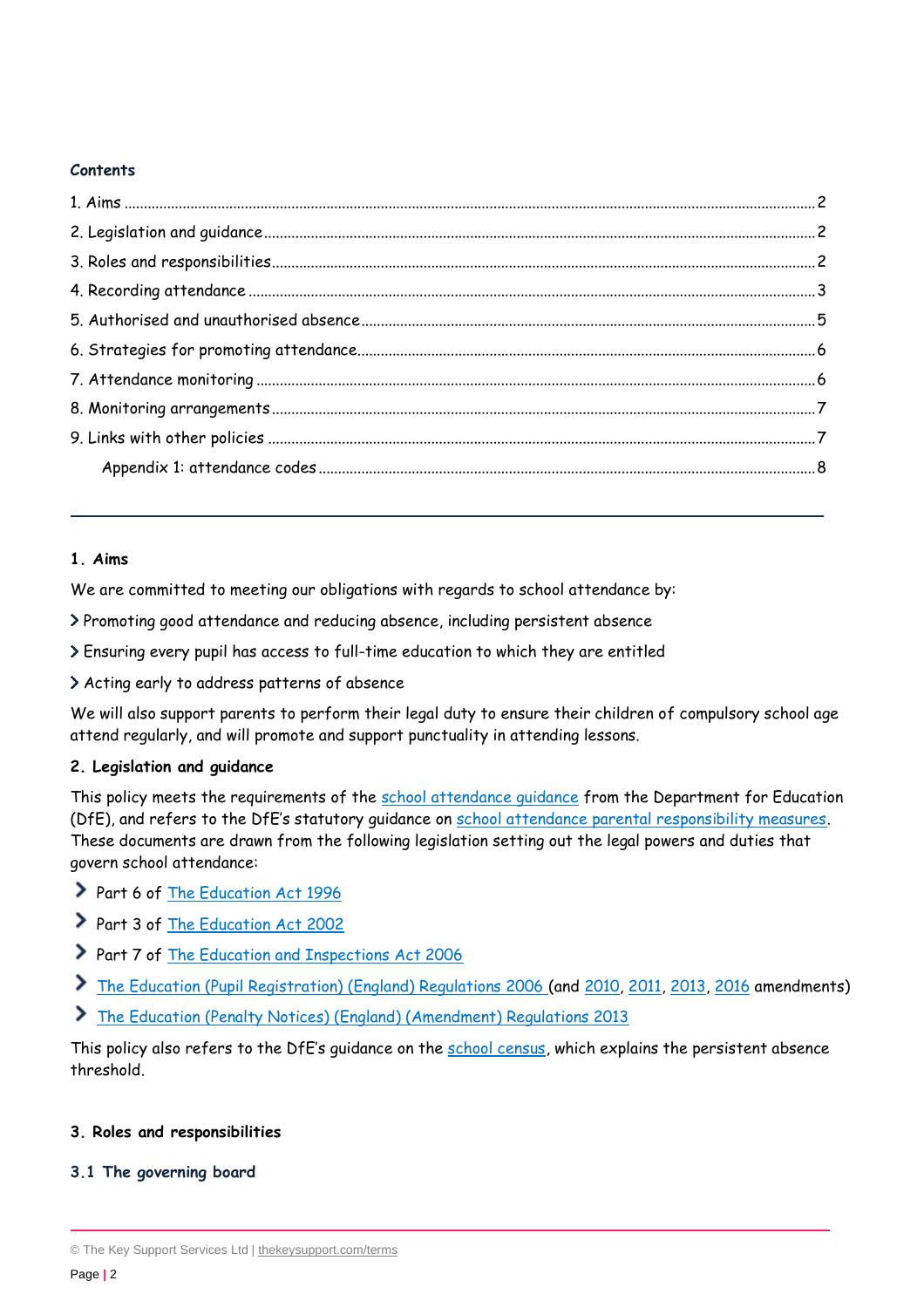The governing board is responsible for monitoring attendance figures for the whole school on at least a termly basis. It also holds the Executive Headteacher/Head of School to account for the implementation of this policy.

# **3.2 The Executive Headteacher/Head of School**

The Executive Headteacher/Head of School is responsible for:

- Implementation of this policy at the school
- Monitoring school-level absence data and reporting it to governors
- Supporting staff with monitoring the attendance of individual pupils
- Issuing fixed-penalty notices, where necessary
- Works with education welfare officers to tackle persistent absence
- Arranges calls and meetings with parents/carers to discuss attendance issues

#### **3.3 The school administrator**

The school administrator:

- Monitors attendance data across the school and at an individual pupil level
- Reports concerns about attendance to the Head of School
- Advises the Head of School when to issue fixed-penalty notices

# **3.4 Class teachers**

Class teachers are responsible for recording attendance on a daily basis, using the correct codes, and submitting this information to the school office.

#### **3.5 School admin staff**

School admin staff are expected to take calls from parents about absence and record it on the school system.

#### <span id="page-2-0"></span>**4. Recording attendance**

#### **4.1 Attendance register**

We will keep an attendance register, and place all pupils onto this register.

We will take our attendance register at the start of the first session of each school day and once during the second session. It will mark whether every pupil is:

- Present
- Attending an approved off-site educational activity
- Absent
- Unable to attend due to exceptional circumstances

Any amendment to the attendance register will include:

- The original entry
- The amended entry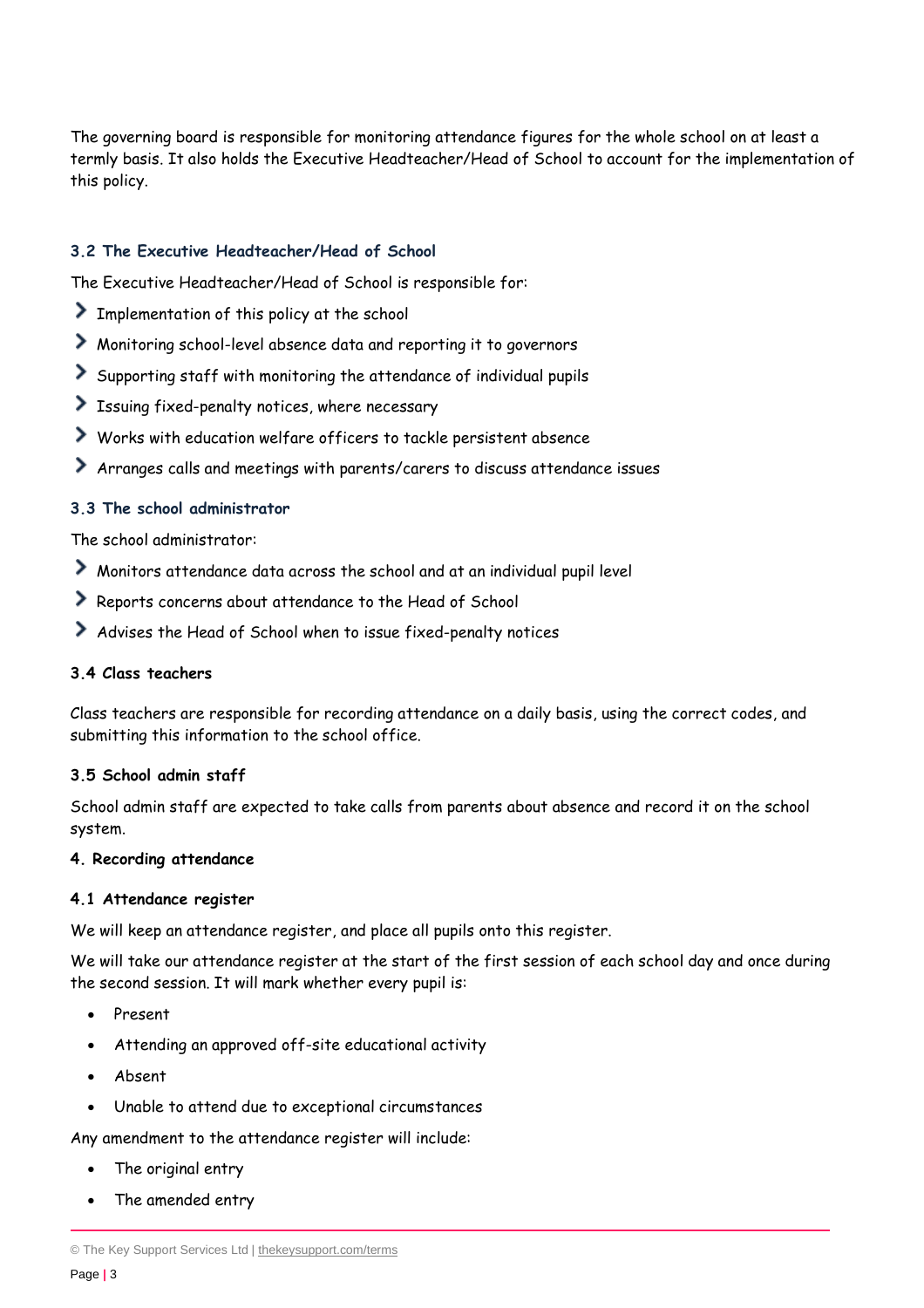- The reason for the amendment
- The date on which the amendment was made
- The name and position of the person who made the amendment

See appendix 1 for the DfE attendance codes.

We will keep every entry on the attendance register for 3 years after the date on which the entry was made.

All children are expected to be in school each morning by \*\*\*\* a.m. in order to attend registration at 9.00 a.m. (Stokeinteignhead 8.50 a.m.) Any child arriving between 9.00 and 9.30 a.m. will be recorded as "late". Those arriving after 9.30 a.m. will be recorded as having an unauthorised absence, unless a reason is received from parents/guardians when an authorized absence will be given.

|                                    | ****                                      |
|------------------------------------|-------------------------------------------|
| St. Michael's School - 9.00 a.m.   | St. Catherine's School - 8.50 - 9.00 a.m. |
| St. Mary's School - from 8.45 a.m. | Marldon School - 8.50 a.m.                |
| Ipplepen School - 8.55 a.m.        | Stokeinteignhead School - 8.40 a.m.       |

Children are registered for afternoon sessions at the end of lunch time. Any child arriving into school 15 minutes after this time will be recorded as having an unauthorized absence, unless a reason is received from parents/guardians when an authorised absence will be given.

## **4.2 Unplanned absence**

The pupil's parent/carer must notify the school on the first day of an unplanned absence by 9.30 a.m. or as soon as practically possible (see also section 7).

This is particularly important if the child normally walks to school alone. All unexplained absences will be followed up by the school office with a telephone call to ensure that the child is safe. In the case of prolonged absence the schools will work with parents, carers and professionals to try and minimise the impact the absence will have on a child's learning.

We will mark absence due to illness as authorised unless the school has a genuine concern about the authenticity of the illness.

If the authenticity of the illness is in doubt, the school may ask the pupil's parent/carer to provide medical evidence, such as a doctor's note, prescription, appointment card or other appropriate form of evidence. We will not ask for medical evidence unnecessarily.

If the school is not satisfied about the authenticity of the illness, the absence will be recorded as unauthorised and parents/carers will be notified of this in advance.

## **4.3 Planned absence**

Attending a medical or dental appointment will be counted as authorised as long as the pupil's parent/carer notifies the school in advance of the appointment. Please telephone or call into the school office to let the administration staff know or, if you have been requested to produce evidence please bring this into school.

**However, we encourage parents/carers to make medical and dental appointments out of school hours where possible. Where this is not possible, the pupil should be out of school for the minimum amount of time necessary.**

The pupil's parent/carer must also apply for other types of term-time absence as far in advance as possible of the requested absence. Go to section 5 to find out which term-time absences the school can authorise.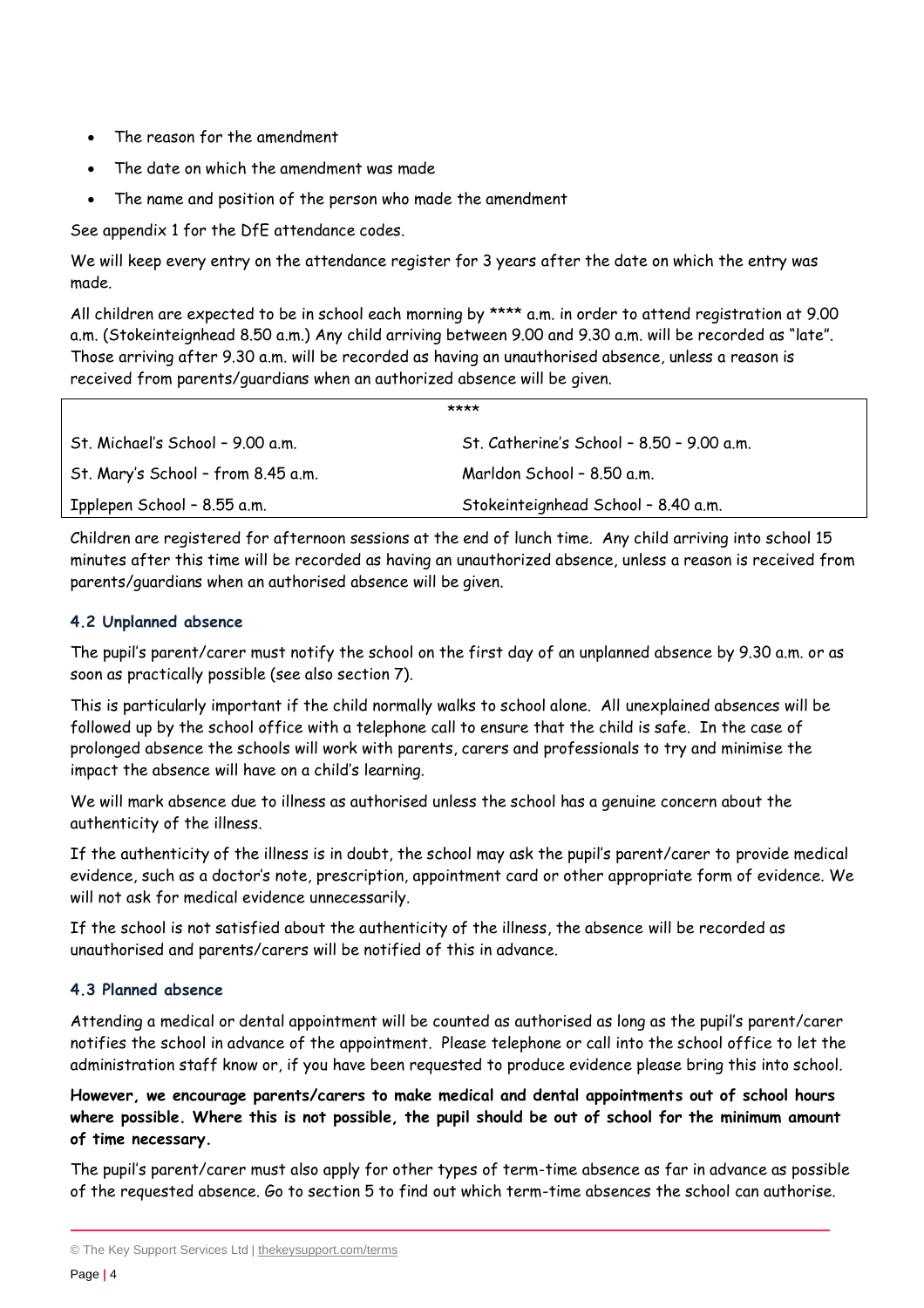# **4.4 Lateness and punctuality**

A pupil who arrives late:

- Before the register has closed will be marked as late, using the appropriate code
- After the register has closed will be marked as absent, using the appropriate code.

(See item 4.1 above)

# **4.5 Following up absence**

Where any child we expect to attend school does not attend, or stops attending, the school will:

- Follow up on their absence with their parent/carer to ascertain the reason by telephone
- Ensure proper safeguarding action is taken where necessary
- > Identify whether the absence is approved or not
- > Identify the correct attendance code to use

# **4.6 Reporting to parents**

Parents will receive a print-out annually with their child's school report showing attendance for the whole year.

Parents will be informed more periodically if the need arises.

# <span id="page-4-0"></span>**5. Authorised and unauthorised absence**

## **5.1 Approval for term-time absence**

The Executive Headteacher/Head of School will only grant a leave of absence to pupils during term time if they consider there to be 'exceptional circumstances'. A leave of absence is granted at the Head of School's discretion.

From September 2013 all schools are unable to authorise any requests for absence relating to holidays in term time. This has been brought about by an amendment to the Education (Pupil Registration) (England) Regulations 2006 which has removed reference to holidays. These changes reinforce the government's view that every minute of every school day is vital and that pupils should only be granted authorised absence by the school in exceptional circumstances e.g. illness, exclusions or due to other unavoidable causes. An absence request form must be completed by the parent/carer and submitted to the Executive Headteacher/Head of School for approval prior to the absence. Only in exceptional circumstances will permission be given.

The school considers each application for term-time absence individually, taking into account the specific facts, circumstances and relevant context behind the request.

Valid reasons for **authorised absence** include:

- Illness and medical/dental appointments (see sections 4.2 and 4.3 for more detail)
- Religious observance where the day is exclusively set apart for religious observance by the religious body to which the pupil's parents belong. If necessary, the school will seek advice from the parents' religious body to confirm whether the day is set apart
- Traveller pupils travelling for occupational purposes this covers Roma, English and Welsh Gypsies, Irish and Scottish Travellers, Showmen (fairground people) and Circus people, Bargees (occupational boat dwellers) and New Travellers. Absence may be authorised only when a Traveller family is known to be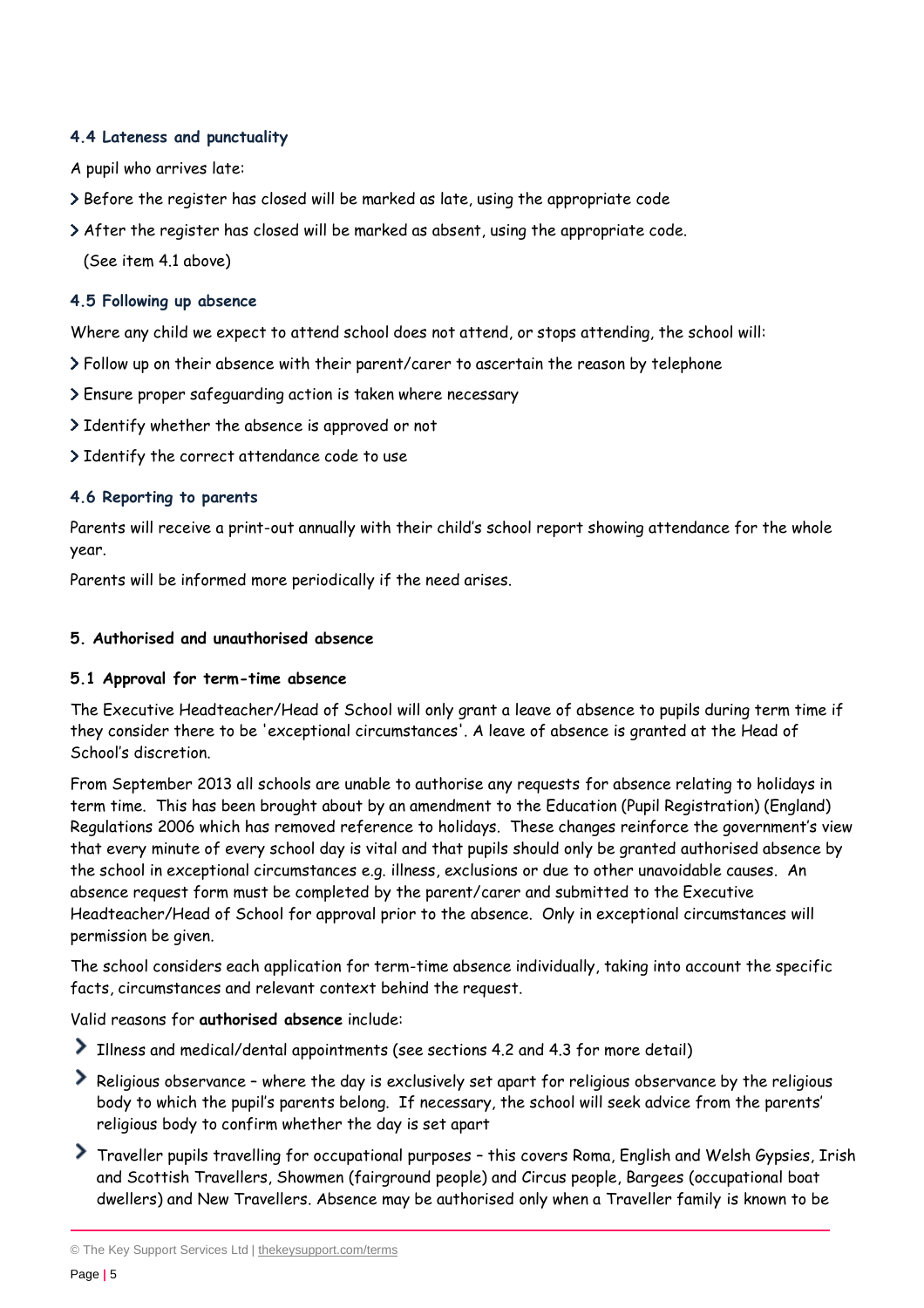travelling for occupational purposes and has agreed this with the school but it is not known whether the pupil is attending educational provision

#### **5.2 Reducing persistent absence**

The schools will follow the 'Encouraging Good Attendance' guidelines in helping ensure that all children attend school on a regular basis.

When a child's absence causes concern a meeting will take place in the first instance with the parents/carers to discuss attendance and how the school can support the family if necessary. If no improvement is seen a green warning letter will be issued when attendance is under 95%, followed by an amber letter when attendance is below 93% and a red letter when under 90% (classed as persistent nonattendance). The school will work in partnership with the Education Welfare Service to secure improvement.

#### **5.3 Legal sanctions**

The school or local authority can fine parents for the unauthorised absence of their child from school, where the child is of compulsory school age.

If issued with a fine, or penalty notice, each parent must pay £60 within 21 days or £120 within 28 days. The payment must be made directly to the local authority.

Penalty notices can be issued by the Executive Headteacher/Head of School, local authority officer or the police.

The decision on whether or not to issue a penalty notice may take into account:

- The number of unauthorised absences occurring within a rolling academic year
- One-off instances of irregular attendance, such as holidays taken in term time without permission
- Where an excluded pupil is found in a public place during school hours without a justifiable reason

If the payment has not been made after 28 days, the local authority can decide whether to prosecute or withdraw the notice.

#### <span id="page-5-0"></span>**6. Strategies for promoting attendance**

Involve parents with a first day contact in place.

Recognise and congratulate those who have good attendance and those who make improvements.

Have a good Attendance Policy in place.

Positively reintegrate absentees.

Make transition planning for children moving to new schools.

## <span id="page-5-1"></span>**7. Attendance monitoring**

The Heads of School/school administrators monitor pupil absence on a daily/weekly and monthly basis.

A pupil's parent/carer is expected to call the school in the morning if their child is going to be absent due to ill health (see section 4.2).

Parents/Carers should telephone the school by 9.30 a.m. where possible to inform the school of any illnesses.

If a pupil's absence causes concern, the school will contact the parent/carer of the pupil to discuss the reasons for this.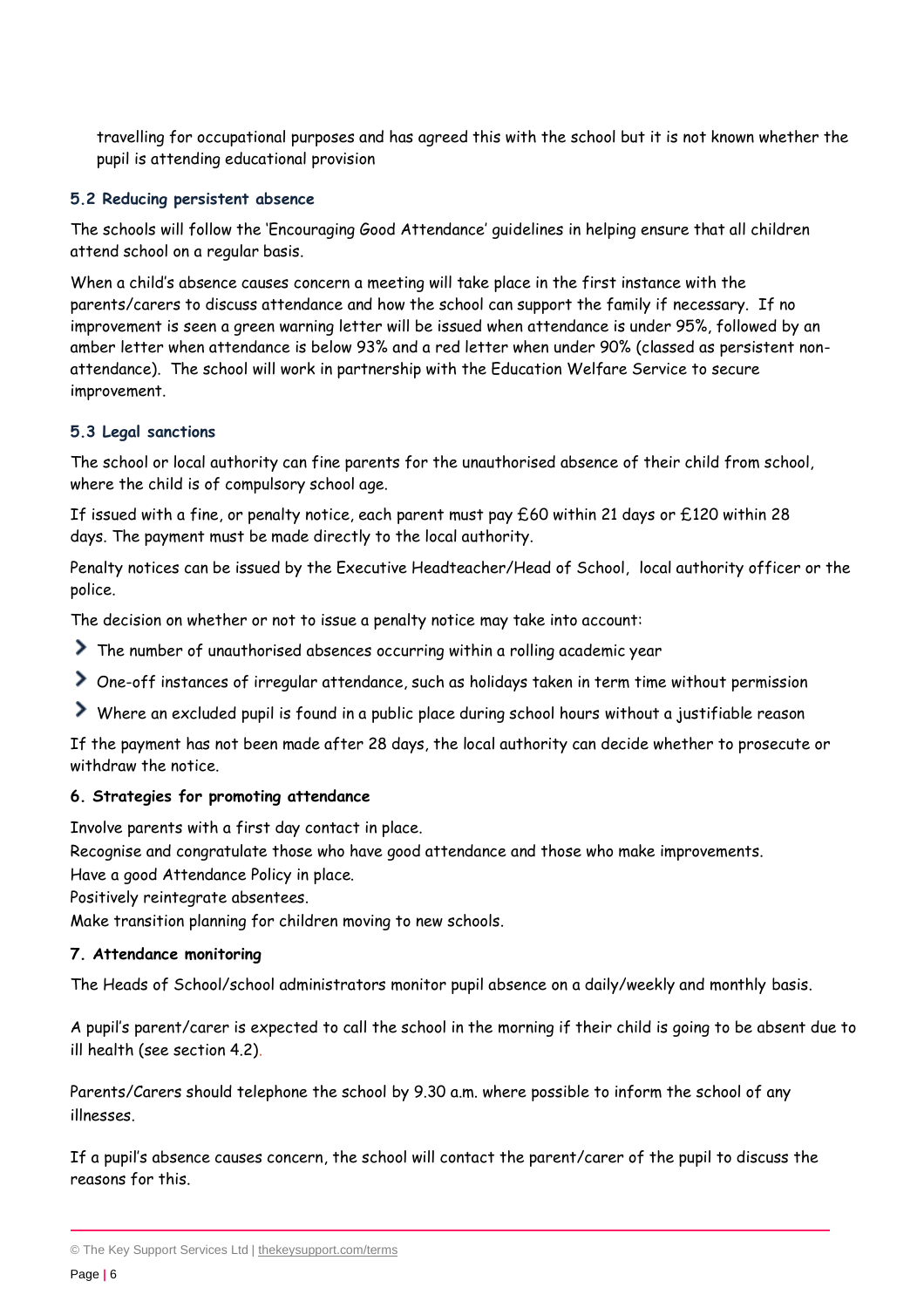If a pupil's absence continues to rise after contacting their parent/carer, we will consider involving an education welfare officer.

The persistent absence threshold is 10%. If a pupil's individual overall absence rate is greater than or equal to 10%, the pupil will be classified as a persistent absentee.

Pupil-level absence data will be collected each term and published at national and local authority level through the DfE's school absence national statistics releases. The underlying school-level absence data is published alongside the national statistics. The school will compare attendance data to the national average, and share this with the governing board.

The United Schools Federation collects and stores attendance to:

Track the attendance of individual pupils.

Identify whether or not there are particular groups of children whose absences may be a cause for concern.

Monitor and evaluate those children identified as being in need of intervention and support.

#### <span id="page-6-0"></span>**8. Monitoring arrangements**

This policy will be reviewed as guidance from the local authority or DfE is updated, and as a minimum every two years. At every review, the policy will be approved by the full governing board.

#### <span id="page-6-1"></span>**9. Links with other policies**

This policy links to the following policies:

- Child protection and safeguarding policy
- $\geq$  Behaviour policy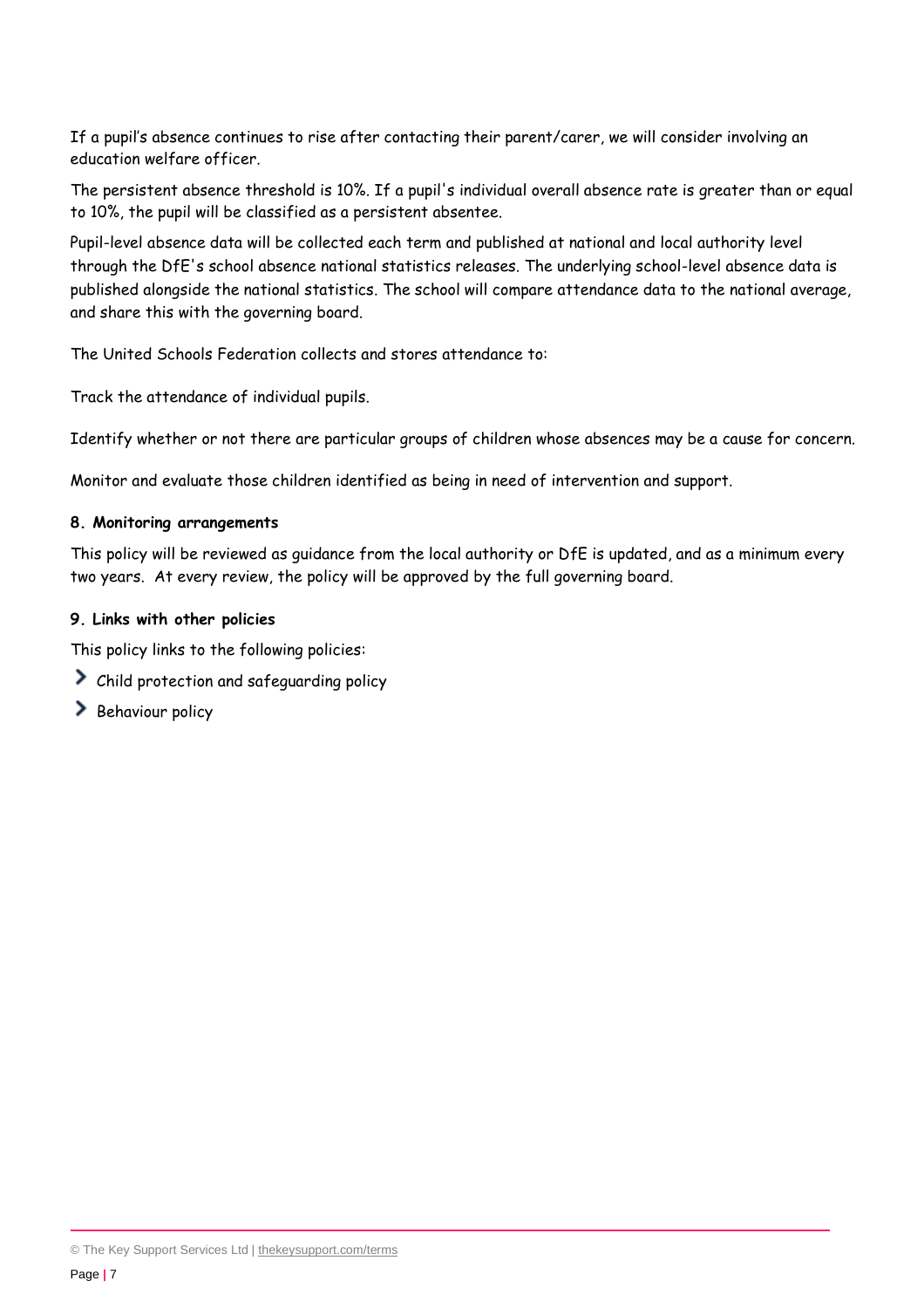#### <span id="page-7-0"></span>**Appendix 1: attendance codes**

| Code | Definition                    | Scenario                                                                                                      |
|------|-------------------------------|---------------------------------------------------------------------------------------------------------------|
|      | Present (am)                  | Pupil is present at morning registration                                                                      |
|      | Present (pm)                  | Pupil is present at afternoon registration                                                                    |
|      | Late arrival                  | Pupil arrives late before register has closed                                                                 |
| B    | Off-site educational activity | Pupil is at a supervised off-site educational<br>activity approved by the school                              |
| D    | Dual registered               | Pupil is attending a session at another setting<br>الرابع ويتعطف لاحتجاج والمستحدث والمتاري والمتناور والمنار |

**J** Interview **Pupil has an interview with a prospective** 

**P** Sporting activity **Pupil** is participating in a supervised sporting  $\blacksquare$ 

**V** Educational trip or visit Pupil is on an educational visit/trip organised,

**W** Work experience **Pupil is on a work experience placement** 

where they are also registered

activity approved by the school

or approved, by the school

employer/educational establishment

The following codes are taken from the DfE's guidance on school attendance.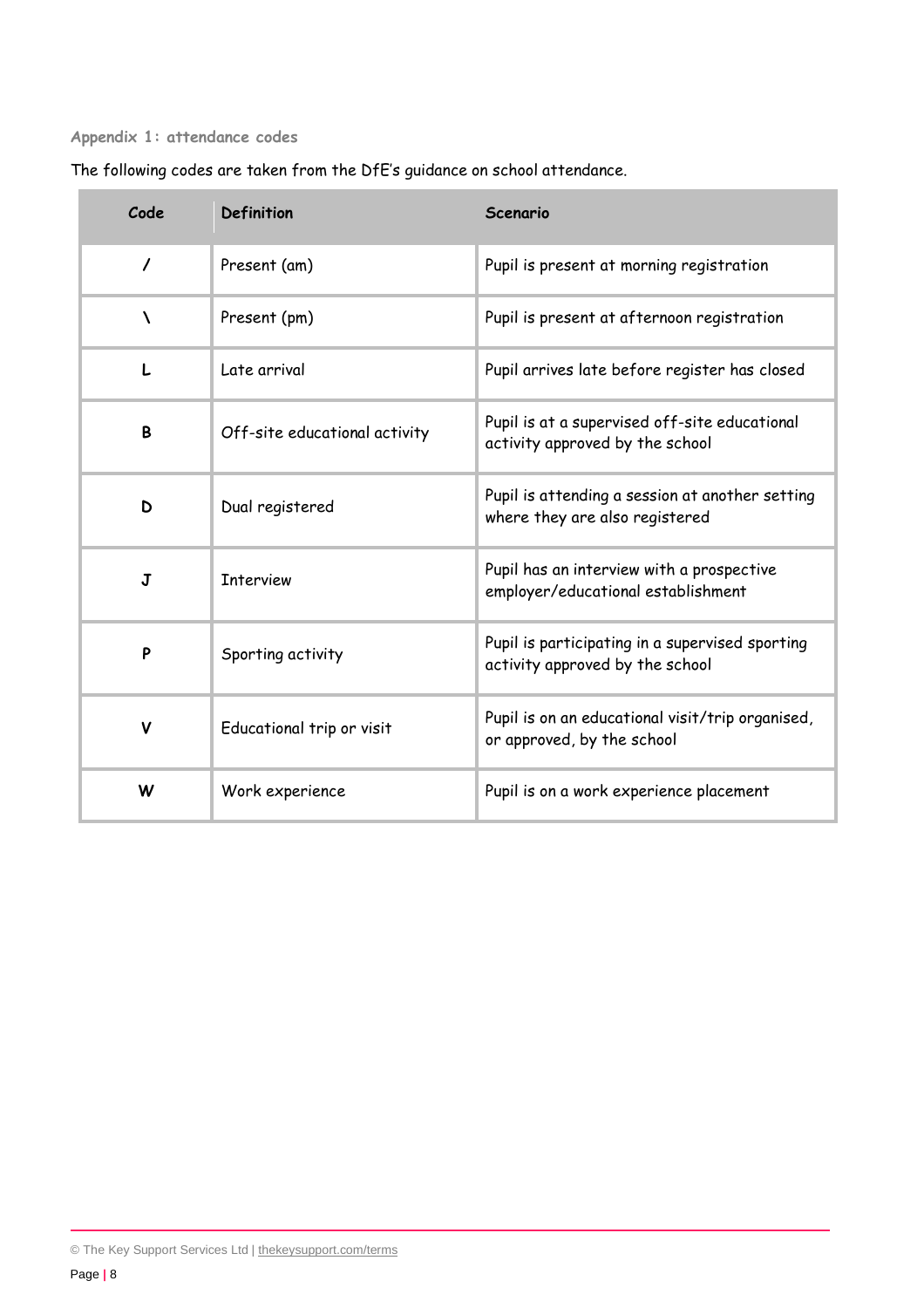| Code                 | Definition                           | Scenario                                                                                                                                                                                                      |  |  |
|----------------------|--------------------------------------|---------------------------------------------------------------------------------------------------------------------------------------------------------------------------------------------------------------|--|--|
| Authorised absence   |                                      |                                                                                                                                                                                                               |  |  |
| $\mathcal{C}$        | Authorised leave of absence          | Pupil has been granted a leave of absence due<br>to exceptional circumstances                                                                                                                                 |  |  |
| E                    | Excluded                             | Pupil has been excluded but no alternative<br>provision has been made                                                                                                                                         |  |  |
| H                    | Authorised holiday                   | Pupil has been allowed to go on holiday due to<br>exceptional circumstances                                                                                                                                   |  |  |
| I                    | Illness                              | School has been notified that a pupil will be<br>absent due to illness                                                                                                                                        |  |  |
| $\boldsymbol{M}$     | Medical/dental appointment           | Pupil is at a medical or dental appointment                                                                                                                                                                   |  |  |
| R                    | Religious observance                 | Pupil is taking part in a day of religious<br>observance                                                                                                                                                      |  |  |
| $\mathsf{s}$         | Study leave                          | Year 11 pupil is on study leave during their<br>public examinations                                                                                                                                           |  |  |
| T                    | Gypsy, Roma and Traveller<br>absence | Pupil from a Traveller community is travelling,<br>as agreed with the school                                                                                                                                  |  |  |
| Unguthorised absence |                                      |                                                                                                                                                                                                               |  |  |
| G                    | Unauthorised holiday                 | Pupil is on a holiday that was not approved by<br>the school                                                                                                                                                  |  |  |
| N                    | Reason not provided                  | Pupil is absent for an unknown reason (this<br>code should be amended when the reason<br>emerges, or replaced with code O if no reason<br>for absence has been provided after a<br>reasonable amount of time) |  |  |
| O                    | Unauthorised absence                 | School is not satisfied with reason for pupil's<br>absence                                                                                                                                                    |  |  |
| U                    | Arrival after registration           | Pupil arrived at school after the register<br>closed                                                                                                                                                          |  |  |

© The Key Support Services Ltd | [thekeysupport.com/terms](https://thekeysupport.com/terms-of-use)